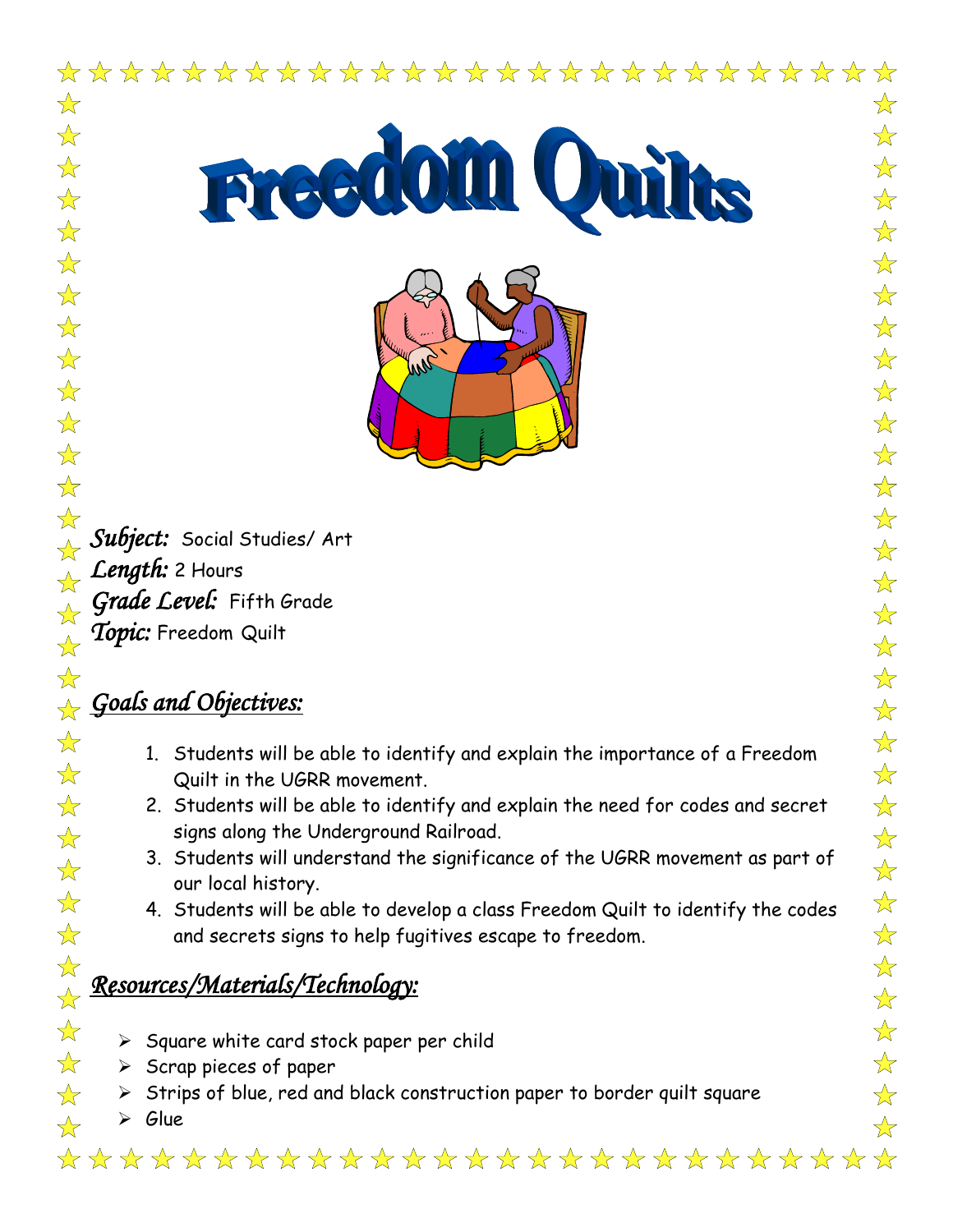## \*\*\*\*\*\*\*\*\*\*\*\*\*\*\*\*\*\*\*\*\*\*\*\*\*\*\*

 $\frac{1}{\sqrt{2}}$  $\triangleright$  Tape

 $\frac{1}{\sqrt{2}}$ 

 $\frac{1}{\sqrt{2}}$ 

 $\frac{1}{\sqrt{2}}$ 

 $\frac{1}{\sqrt{2}}$ 

 $\frac{1}{\sqrt{2}}$ 

 $\frac{1}{\sqrt{2}}$ 

 $\frac{1}{\sqrt{2}}$ 

 $\frac{1}{\sqrt{2}}$ 

 $\frac{1}{2}$ 

 $\frac{1}{\sqrt{2}}$ 

 $\frac{1}{\sqrt{2}}$ 

 $\frac{1}{\sqrt{2}}$ 

 $\frac{1}{\sqrt{2}}$ 

 $\frac{1}{\sqrt{2}}$ 

 $\frac{1}{\sqrt{2}}$ 

 $\frac{1}{\sqrt{2}}$ 

 $\frac{1}{\sqrt{2}}$ 

 $\frac{1}{\sqrt{2}}$ 

 $\frac{1}{\sqrt{2}}$ 

 $\frac{1}{\sqrt{2}}$ 

 $\frac{1}{\sqrt{2}}$ 

 $\frac{1}{\sqrt{2}}$ 

 $\frac{1}{\sqrt{2}}$ 

 $\frac{1}{\sqrt{2}}$ 

 $\frac{1}{\sqrt{2}}$ 

 $\frac{1}{\sqrt{2}}$ 

 $\frac{1}{\sqrt{2}}$ 

 $\frac{1}{\sqrt{2}}$ 

 $\frac{1}{\sqrt{2}}$ 

 $\frac{1}{2}$ 

- $\triangleright$  Crayons
	- $\triangleright$  Scrap Paper
	- $\triangleright$  Slide show of pictures (PowerPoint presentation)
	- $\triangleright$  Smart Board projector for viewing of PowerPoint presentation
- $\triangleright$  Books relating to Underground Railroad history:
	- o Almost to Freedom by Vaunda Micheaux Nelson
	- o Aunt Harriet's Underground Railroad by Faith Ringgold
	- o Barefoot: Escape on the Underground Railroad by Pamela Duncan Edwards
	- o If You Traveled on the Underground Railroad by Ellen Levine
	- o Life on the Underground Railroad by Stuart Kallen
	- o Many Thousand Gone: African Americans from Slavery to Freedom by Virginia Hamilton
	- o North Star to Freedom: The Story of the Underground Railroad by Gena Gorrell
	- o The Secret to Freedom by Marcia Vaughan
	- o The Story of the Underground Railroad by Conrad Stein
	- o The Underground Railroad by Raymond Bial
	- o The Underground Railroad in American History by Kem Knapp Sawyer



### $\frac{1}{\sqrt{2}}$ *Procedures:*

### **A. Introduction to lesson:**

Teacher will gather students and begin lesson by completing KWL+ chart on the Underground Railroad. Each student will complete a KWL+ chart about the Underground Railroad. Each student will be able to discuss 1 thing about what they know, and what they want to know about the Underground Railroad.

#### **B. Body of lesson:**

Students will be introduced to several books based on the Underground Railroad. Each student will select a book and complete a semi literature review of the book.

\*\*\*\*\*\*\*\*\*\*\*\*\*\*\*\*\*\*\*\*\*\*\*\*\*\*\*\*\*\*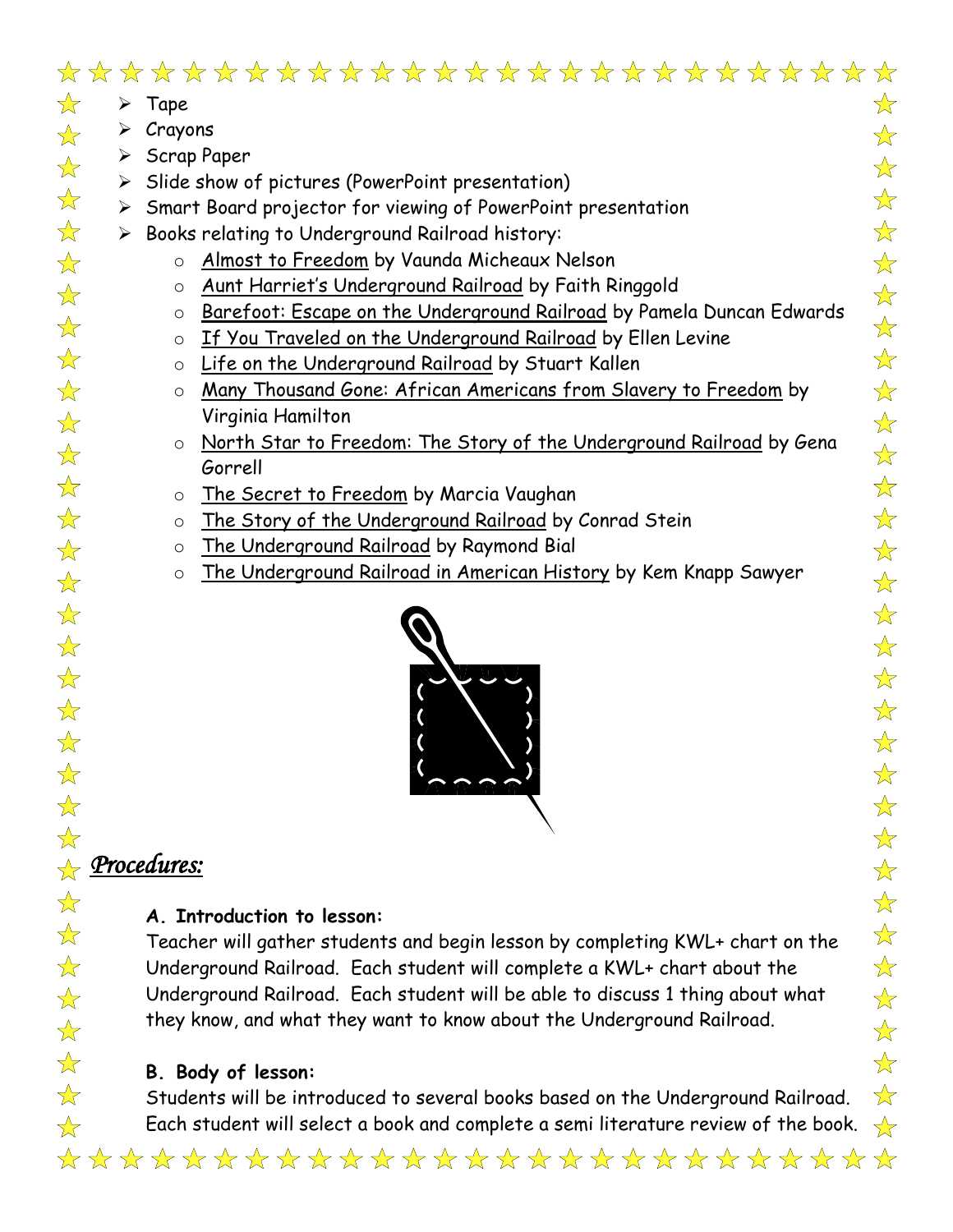$\frac{1}{\sqrt{2}}$ 

 $\frac{1}{\sqrt{2}}$ 

 $\frac{1}{\sqrt{2}}$ 

 $\frac{1}{2}$ 

 $\frac{1}{\sqrt{2}}$ 

 $\frac{1}{\sqrt{2}}$ 

 $\frac{1}{2}$ 

 $\frac{1}{\sqrt{2}}$ 

 $\frac{1}{\sqrt{2}}$ 

 $\frac{1}{\sqrt{2}}$ 

 $\frac{1}{\sqrt{2}}$ 

 $\frac{1}{\sqrt{2}}$ 

 $\frac{1}{\sqrt{2}}$ 

 $\overrightarrow{\mathbf{x}}$ 

 $\frac{1}{\sqrt{2}}$ 

 $\frac{1}{2}$ 

 $\frac{1}{\sqrt{2}}$ 

 $\frac{1}{\sqrt{2}}$ 

 $\frac{1}{\sqrt{2}}$ 

 $\frac{1}{\sqrt{2}}$ 

 $\frac{1}{\sqrt{2}}$ 

 $\frac{1}{\sqrt{2}}$ 

 $\frac{1}{\sqrt{2}}$ 

 $\frac{1}{\sqrt{2}}$ 

 $\frac{1}{\sqrt{2}}$ 

 $\frac{1}{\sqrt{2}}$ 

 $\frac{1}{2}$ 

 $\frac{1}{\sqrt{2}}$ 

 $\frac{1}{\sqrt{2}}$ 

 $\frac{1}{\sqrt{2}}$ 

 $\frac{1}{2}$ 

 $\frac{1}{\sqrt{2}}$ 

 $\frac{1}{2}$ 

The teacher will now display the PowerPoint presentation of important facts relating to the Underground Railroad and identify the real life pictures on the presentation. The teacher will display and speak about the significance of the Courthouse Records and show the picture of an actual Will with names of enslaved people and the price of each. The teacher will also discuss the escape to freedom and common routes that the fugitives took. A picture of the Underground Railroad in the United States map will be displayed. The teacher will discuss how important this is for our local history. The teacher will also discuss slaves on the run and display a picture of a reward poster. The discussion of "Box Brown" will take place with the picture and the students will understand the significance that they did anything they could to escape. Students will also understand that slaves were sometimes shackled when transported. The teacher will display a picture of real shackles that were used. Finally, the teacher will display the hill to the Rankin House and see the view from the house to the river. The teacher will discuss the importance of John Parker and Rev. Rankin and how they helped the slaves. Pictures of hiding places in the Rankin house will also be displayed. The teacher will end the PowerPoint presentation by discussing that there were many people who helped with making the Underground Railroad work. The teacher will discuss with the students what they found interesting and/or answer questions.

The teacher will gather the students around the carpet and read *The Secret to Freedom* by Marcia Vaughan*.* After the story has been read the teacher will ask what is the importance of codes and signs during the Underground Railroad. Students will have the opportunity to share the significance of codes and signs. Now the students will have the opportunity to make their own code and or sign that contributes to the successful escape to freedom. The students will be given a rubric to follow guidelines on how to make the quilt square. The teacher will explain that each child will make one quilt square, name the square and tell what it means. Once all quilt squares have been made, the students will put the squares together to make a large Freedom Quilt representing the escape to freedom using codes and secret signs. Each student will draw a rough draft of their design first. Once the rough draft is finished, students will be given a white quilt square and scrap pieces of construction paper. The students will now make their drawing out of pieces of paper and glue it onto the white quilt square. Once the quilt square is finished the students will write on the back the name of the square and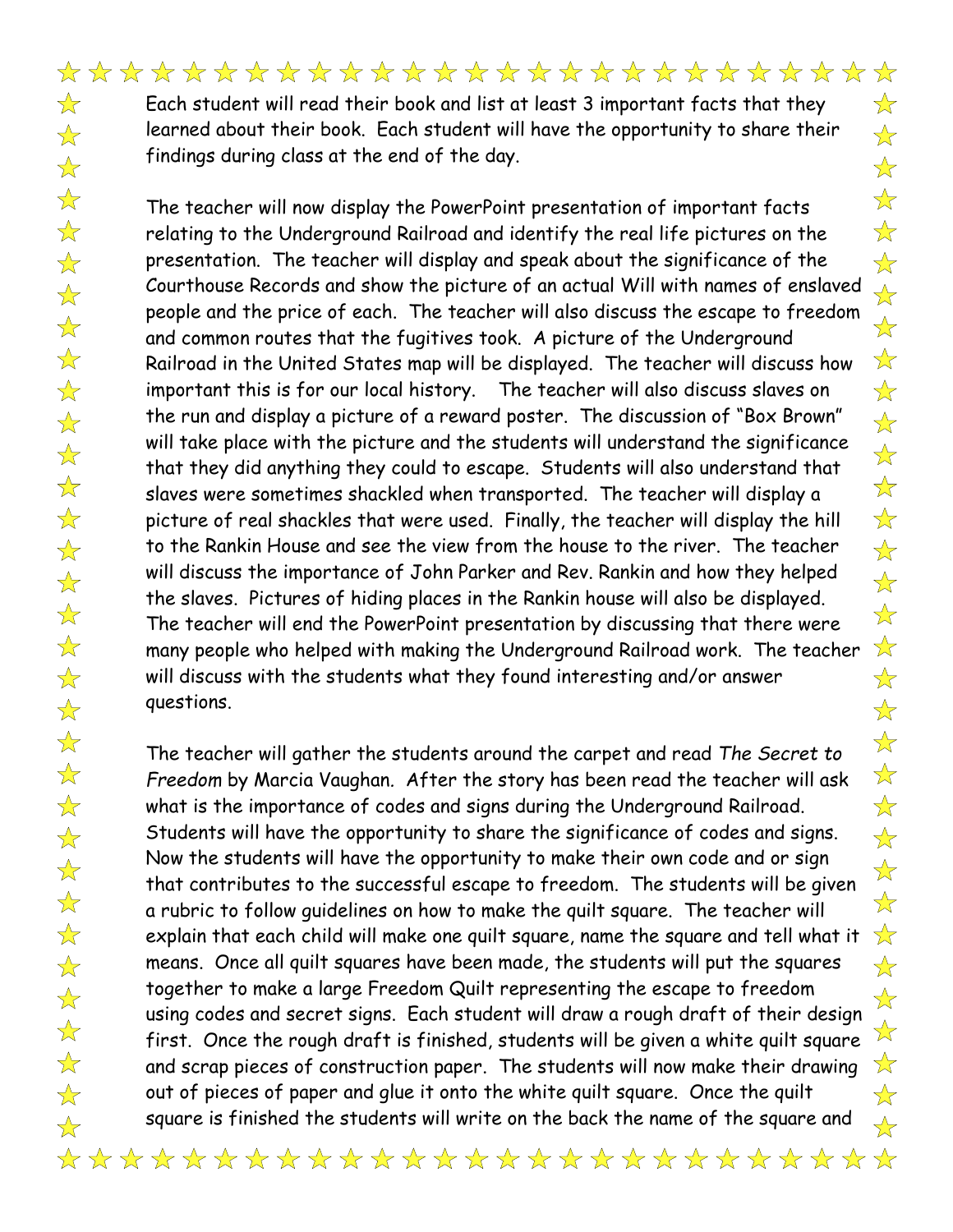## \*\*\*\*\*\*\*\*\*\*\*\*\*\*\*\*\*\*\*\*\*\*\*\*\*\*

what it means. Finally, the student will choose four colored strips to border their  $\sqrt{\sigma}$ white quilt square. The teacher will help the students tape the border around the quilt square. Once all quilt squares are finished, the teacher will tape all the squares together to make a Freedom quilt. Each student will present their quilt square to the class explaining how it relates to the escape to freedom.

#### **C. Closure:**

 $\frac{1}{\sqrt{2}}$  $\frac{1}{\sqrt{2}}$ 

 $\frac{1}{2}$ 

 $\frac{1}{\sqrt{2}}$ 

 $\frac{1}{2}$ 

 $\overrightarrow{\mathbf{x}}$ 

 $\frac{1}{2}$ 

 $\frac{1}{\sqrt{2}}$ 

 $\frac{1}{\sqrt{2}}$ 

 $\frac{1}{\sqrt{2}}$ 

 $\frac{1}{\sqrt{2}}$ 

- 1. *Review the lesson:* What is the significance of codes and secret signs of the Underground Railroad? Students will finalize their KWL+ chart and share one thing that they learned about the Underground Railroad from their KWL+ chart.
- 2. *Check for Understanding:* Why were quilts displayed for slaves to view on their escape to freedom?

#### $\frac{1}{\sqrt{2}}$ *Student Assessment:*

 $\sqrt{\chi}$  Teacher will assess each student's ability to create a Freedom quilt square using  $\leftrightarrow$  symbols and their explanation of their quilt to the class using the rubric below.

|                | 3                  | $\overline{2}$    |                    |  |  |  |  |
|----------------|--------------------|-------------------|--------------------|--|--|--|--|
| Use of Symbols | Students           | Students          | Students           |  |  |  |  |
|                | represent places   | represent most    | represent few      |  |  |  |  |
|                | using only         | places using      | places using       |  |  |  |  |
|                | symbols.           | symbols.          | symbols.           |  |  |  |  |
| Organization   | All quilt pieces   | Most quilt pieces | Few quilt pieces   |  |  |  |  |
|                | are touching and   | are touching and  | are touching and   |  |  |  |  |
|                | organized.         | organized.        | it is not          |  |  |  |  |
|                |                    |                   | organized.         |  |  |  |  |
| Presentation   | Students           | Students          | Students left out  |  |  |  |  |
|                | explained the      | explained most of | many parts of      |  |  |  |  |
|                | significance of    | the significance  | their quilt square |  |  |  |  |
|                | their quilt (name  | of their quilt to | and were not loud  |  |  |  |  |
|                | of square, what it | the class and     | enough for all to  |  |  |  |  |
|                | means, and how it  | were loud enough  | hear. They lost    |  |  |  |  |
|                | relates to the     | for all to hear.  | focus frequently.  |  |  |  |  |
|                | UGRR route to      | They stayed       |                    |  |  |  |  |
|                | freedom) to the    | focused most of   |                    |  |  |  |  |
|                | class and were     | the time.         |                    |  |  |  |  |
|                | loud enough for    |                   |                    |  |  |  |  |
|                | all to hear. They  |                   |                    |  |  |  |  |
|                | stayed focused.    |                   |                    |  |  |  |  |